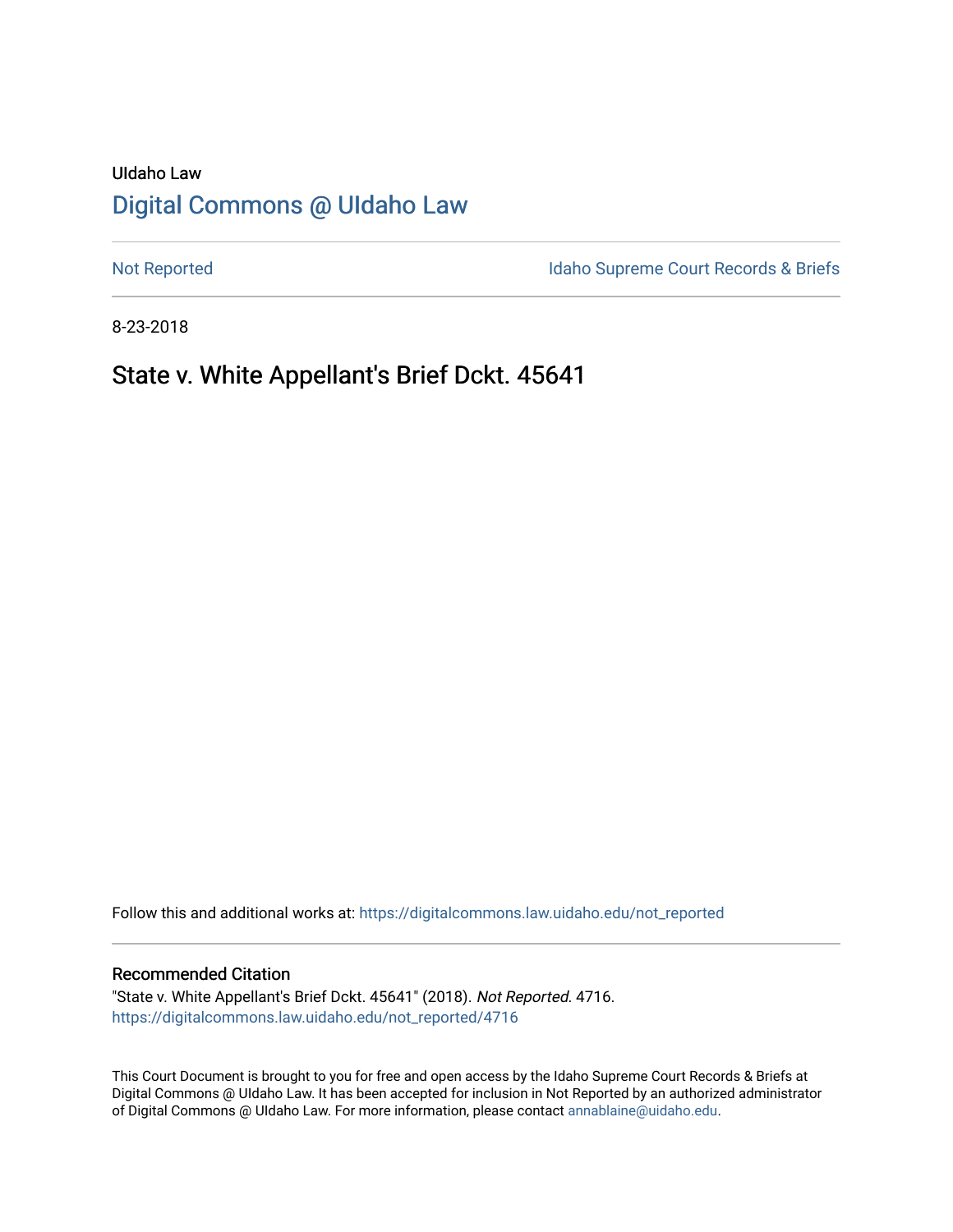Electronically Filed 8/23/2018 10:24 AM Idaho Supreme Court Karel Lehrman, Clerk of the Court By: Brad Thies, Deputy Clerk

### **IN THE SUPREME COURT OF THE STATE OF IDAHO**

| <b>STATE OF IDAHO,</b>       |  |
|------------------------------|--|
| <b>Plaintiff-Respondent,</b> |  |
| v.                           |  |
| <b>FINIS EUGENE WHITE,</b>   |  |
| Defendant-Appellant.         |  |

**) NO. 45641**

**) ADA COUNTY NO. CR01-17-178**

**FINIS EUGENE WHITE, ) APPELLANT'S BRIEF**

### **BRIEF OF APPELLANT** \_\_\_\_\_\_\_\_\_\_\_\_\_\_\_\_\_\_\_\_\_\_\_\_

\_\_\_\_\_\_\_\_\_\_\_\_\_\_\_\_\_\_\_\_\_\_\_\_

### **APPEAL FROM THE DISTRICT COURT OF THE FOURTH JUDICIAL DISTRICT OF THE STATE OF IDAHO, IN AND FOR THE COUNTY OF ADA**

\_\_\_\_\_\_\_\_\_\_\_\_\_\_\_\_\_\_\_\_\_\_\_\_

**HONORABLE STEVEN J. HIPPLER District Judge** \_\_\_\_\_\_\_\_\_\_\_\_\_\_\_\_\_\_\_\_\_\_\_\_

**ERIC D. FREDERICKSEN KENNETH K. JORGENSEN State Appellate Public Defender Deputy Attorney General I.S.B. #6555 Criminal Law Division**

**JASON C. PINTLER Boise, Idaho 83720-0010 Deputy State Appellate Public Defender (208) 334-4534 I.S.B. #6661 322 E. Front Street, Suite 570 Boise, Idaho 83702 Phone: (208) 334-2712 Fax: (208) 334-2985 E-mail: documents@sapd.state.id.us**

**ATTORNEYS FOR ATTORNEY FOR DEFENDANT-APPELLANT PLAINTIFF-RESPONDENT**

**P.O. Box 83720**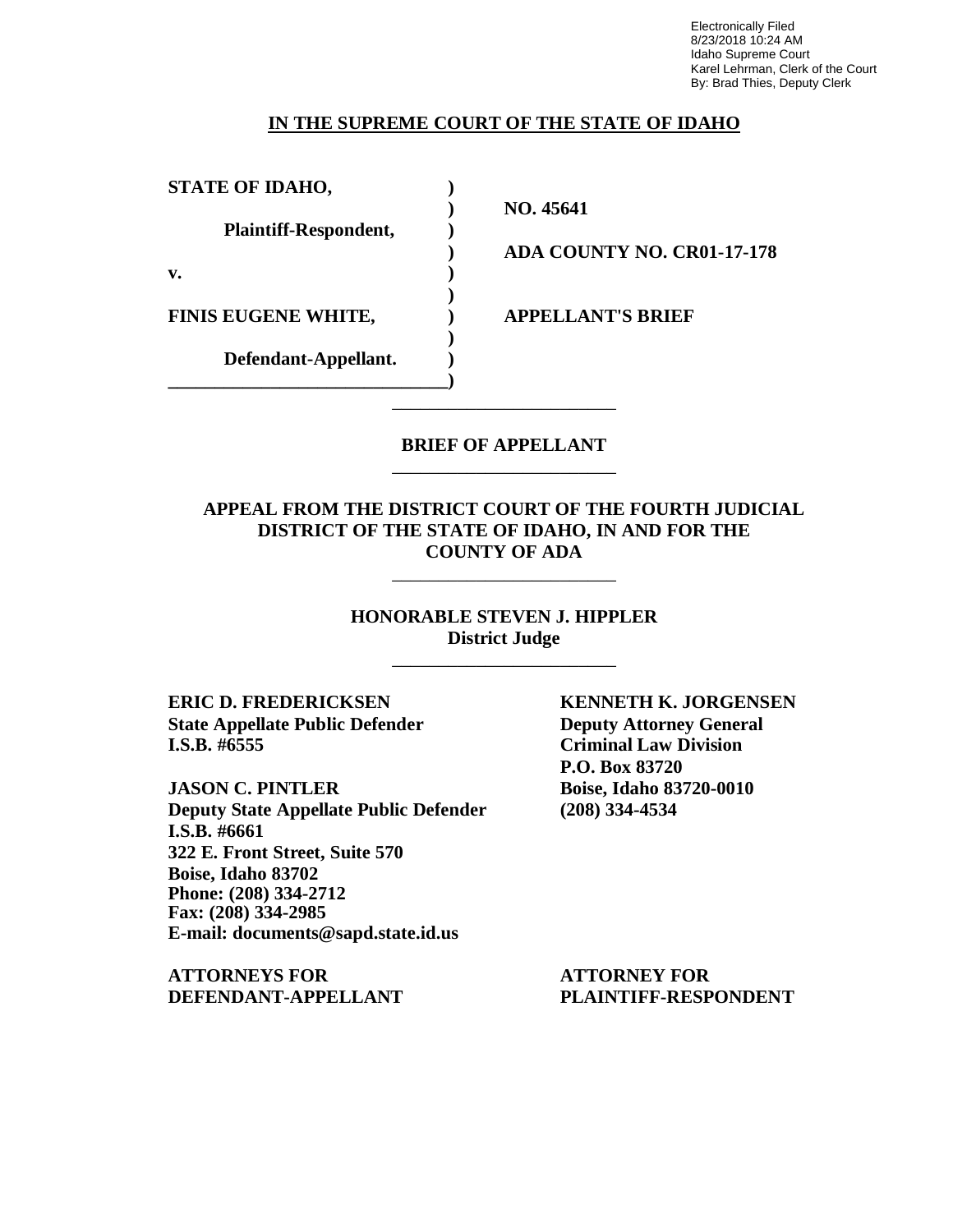## **TABLE OF CONTENTS**

### **PAGE**

| Statement of the Facts and                                              |  |
|-------------------------------------------------------------------------|--|
|                                                                         |  |
|                                                                         |  |
| I. The District Court Erred By Ordering Mr. White To Undergo            |  |
| II. In Light Of The Mitigating Factors That Exist In This Case, Did The |  |
|                                                                         |  |
|                                                                         |  |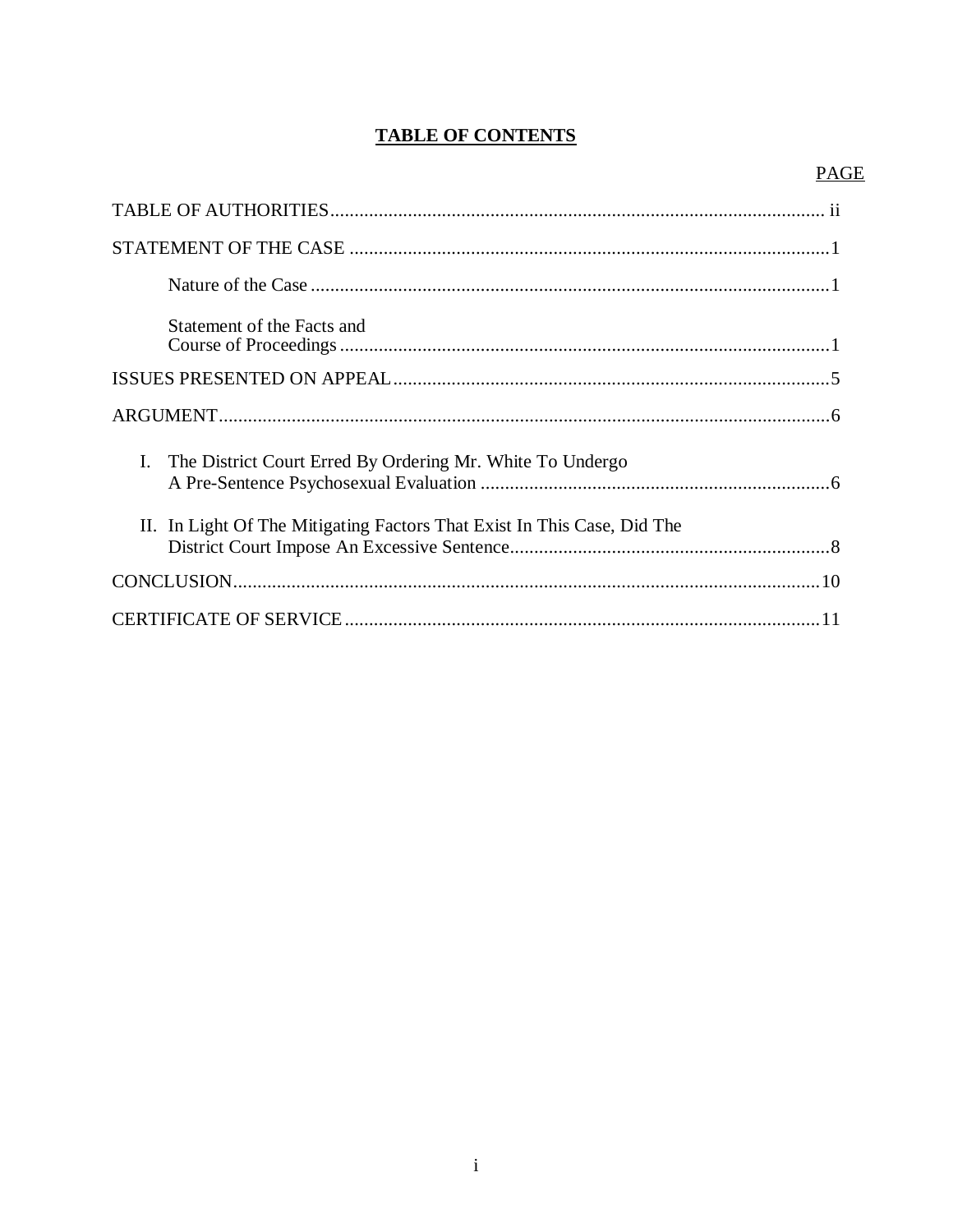# **TABLE OF AUTHORITIES**

## Cases

# **Statutes**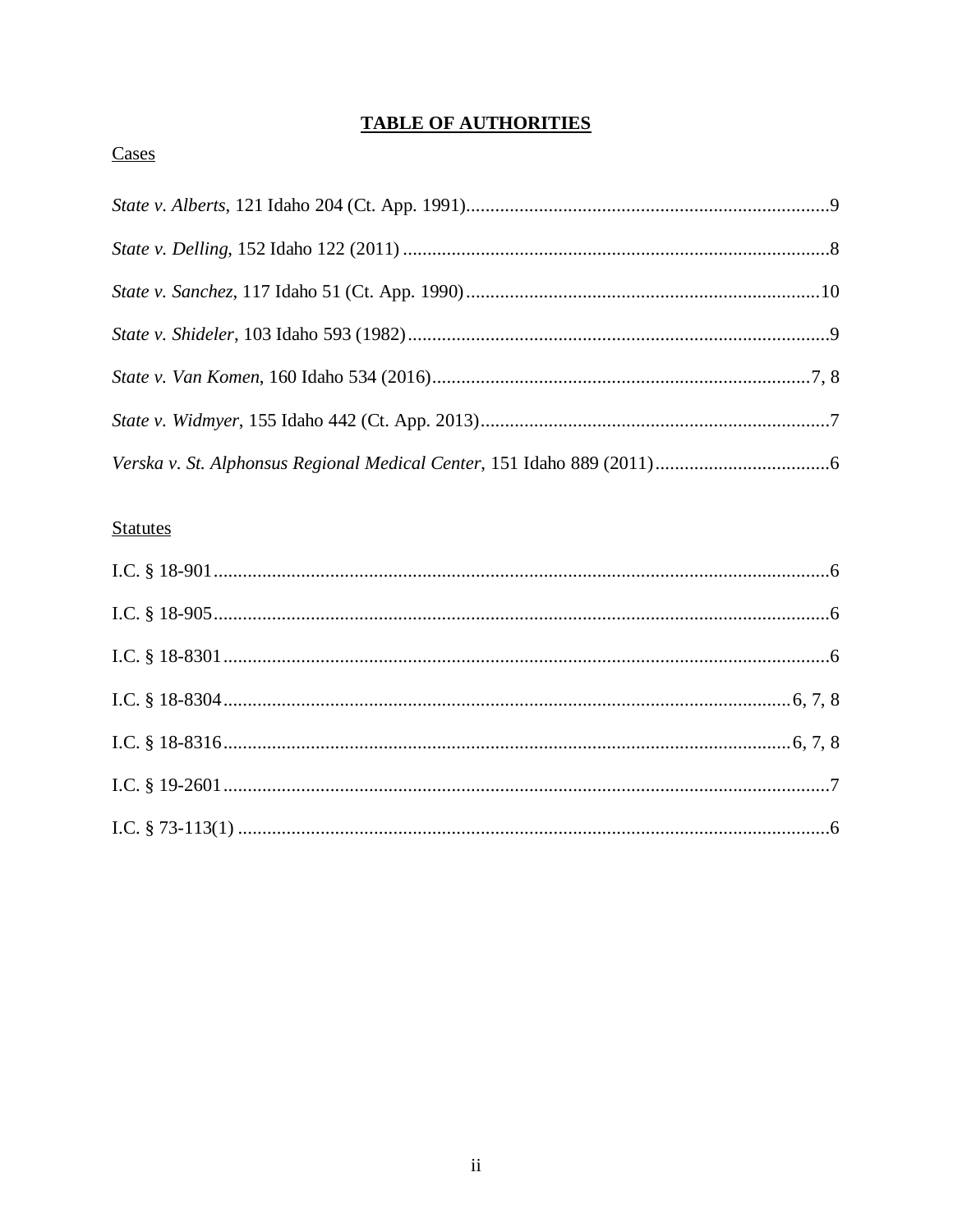#### STATEMENT OF THE CASE

#### Nature of the Case

The State charged Finis White with battery with the intent to commit rape. After the victim admitted that she had lied about pertinent facts, the parties entered into a plea agreement in which Mr. White pled guilty to aggravated assault, and the State agreed to not pursue a persistent violator enhancement. The agreement contemplated that the State would ask the district court to order Mr. White to undergo a psychosexual evaluation, but Mr. White was free to object; however, if the court granted the State's request, Mr. White agreed to submit to the evaluation. Over Mr. White's objection, the district court ordered him to undergo a psychosexual evaluation, the evaluator concluded that Mr. White was a high risk to re-offend, and the district court sentenced Mr. White to the statutory maximum five-year fixed term.

In what appears to be an issue of first impression in Idaho, Mr. White asserts the district court erred when it ordered him to undergo a psychosexual evaluation, because aggravated assault is not one of the crimes for which a court can order a psychosexual evaluation. Mr. White further asserts the district court abused its discretion by imposing an excessive sentence in light of the mitigating factors that exist in his case.

#### Statement of the Facts and Course of Proceedings

C.H. testified to an Ada County grand jury that her ex-boyfriend, Finis White, contacted her in November of 2016, after they had not been in a relationship for the previous six years. (Tr. GJ, p.15, L.14 – p.17, L.19.) According to C.H., Mr. White told her that he was still in love with her and he offered to give her some of his Norco (hydrocodone) pills, after C.H. told him she was struggling with an opioid addiction. (Tr. GJ, p.18, L.6 – p.24, L.22.) Mr. White brought Norco pills to the Roadway Inn, a hotel near the Boise airport where C.H. worked as a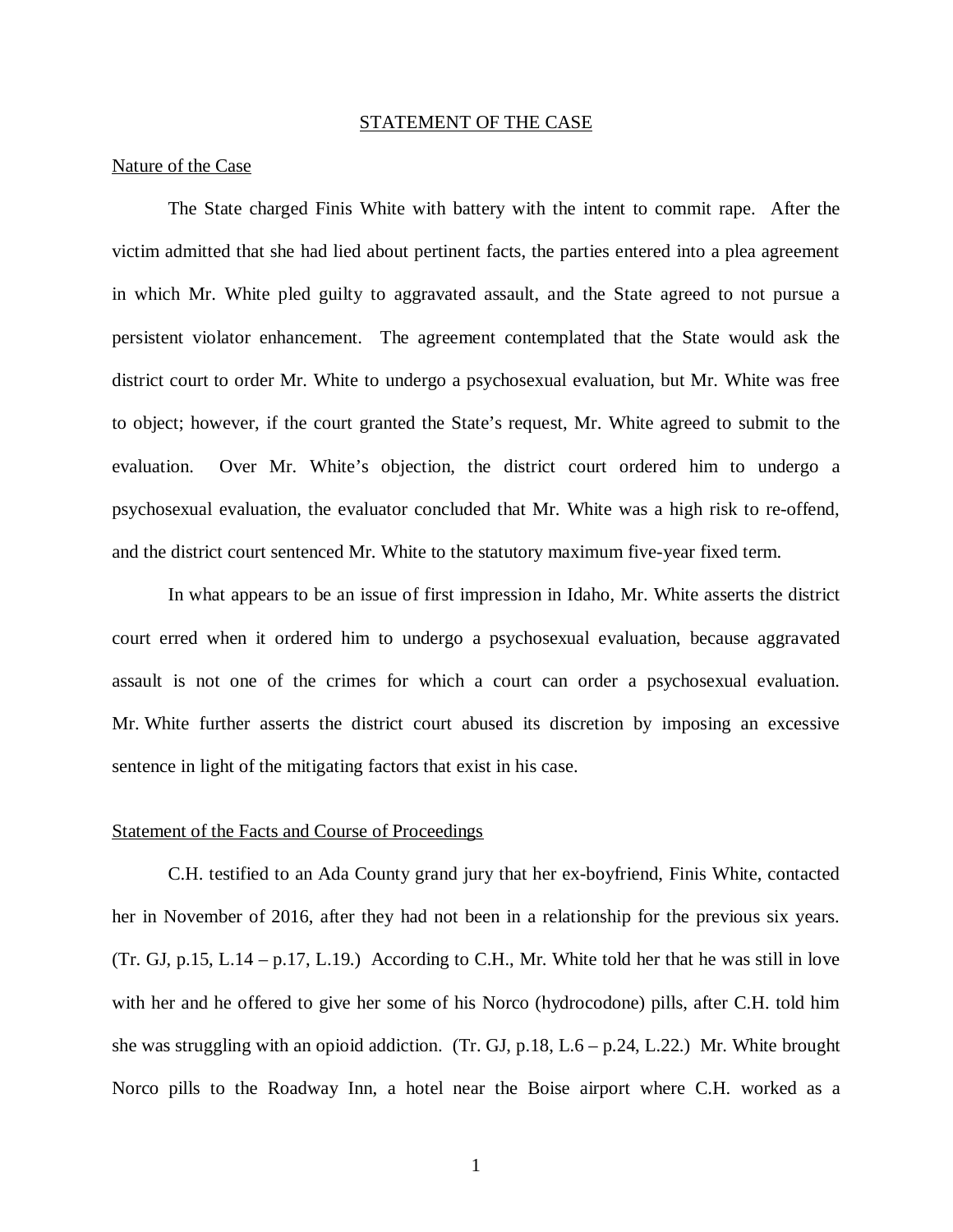housekeeper, and the two went into an unoccupied room. (Tr. GJ., p.15, L.25 – p.16, L.6; p.22, L.18 – p.25, L.11.) C.H. testified that, after he gave her three pills, Mr. White threw her on the bed, laid on top of her, and attempted to remove her clothes and have sex with her – C.H. resisted and told him to stop and to get off of her. (Tr. GJ,  $p.25$ , L.7 –  $p.29$ , L.4.) C.H. managed to call her boss on her cell phone, and the attack stopped when C.H.'s co-workers yelled for her from the hallway. (Tr. GJ, p.29, L.5 – p.31, L.13.)

Encouraged to do so by her boss, C.H. eventually met with police officers and she testified to the grand jury that she was "100 percent honest with them the whole time." (Tr. GJ, p.32, L.25 – p.33, L.15.) When asked what happened to the Norco pills, C.H. testified "Like I told the officer, I don't know if Finis grabbed them back up, I don't know, because they were in my hand, and in the struggle of it all, I'm not sure if they had dropped and he picked them back up, I don't know." (Tr. GJ, p.35, Ls.11-16.) C.H. testified twice that she did not consume the Norco pills. (Tr. GJ, p.35, Ls.9-21.)

In January of 2017, the grand jury issued an Indictment charging Mr. White with battery with the intent to commit rape, and the State eventually filed an Information Part II alleging Mr. White is a persistent violator. (R., pp.19-20, 71-75.) Five months later, C.H. admitted that she had lied to the police and to the grand jury, and that she had actually consumed the three hydrocodone pills after the alleged attack, five minutes before calling the police. (PSI, pp.602-  $(03.)^1$  $(03.)^1$ 

The parties then entered into a plea agreement whereby Mr. White agreed to plead guilty to aggravated assault as charged in an amended Information, and the State agreed to dismiss the

<span id="page-5-0"></span><sup>&</sup>lt;sup>1</sup> Citations to the Presentence Investigation Report and its attached documents will use the designation "PSI" and will include the page numbers associated with the 1,330-page electronic file containing those documents.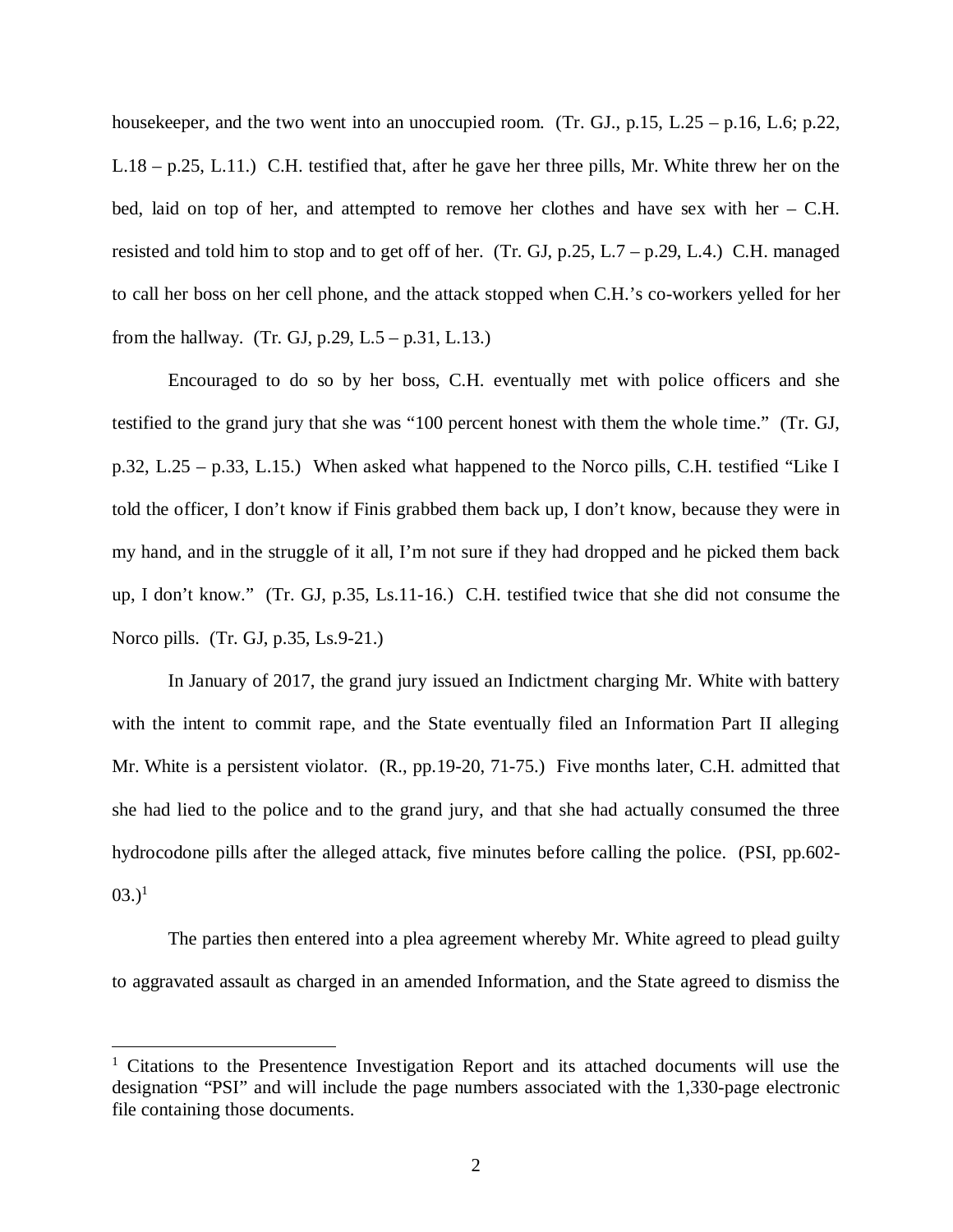persistent violator enhancement allegation. (R., pp.161-80; Tr. 8/21/17, p.5, L.11 – p.23, L.2) As part of the agreement, the State would request the district court order Mr. White to undergo a psychosexual evaluation, and Mr. White was free to object; however, Mr. White agreed that he would participate in a psychosexual evaluation if the district court ordered him to do so.  $(Tr. 8/21/17, p.5, L.16 - p.6, L.10.)$ 

After Mr. White entered his guilty plea, the State asked the district court to order a psychosexual evaluation, recognizing that an aggravated assault conviction would not require Mr. White to register as a sex offender, but arguing there was some sexual contact by virtue of Mr. White's saliva being found on C.H.'s breast, and noting that Mr. White had been charged with rape in 2003, but that charge was reduced to burglary. (Tr.  $8/21/17$ , p.23, L.5 – p.24, L.6.) In arguing against the court ordering a psychosexual evaluation, Mr. White's counsel noted that the alleged victim in the 2003 case was extremely intoxicated and had credibility problems, C.H. lied to the police in the present case, and Mr. White does not have a history of sexual assaults. (Tr. 8/21/17, p.24, Ls.8-23.) Counsel argued that either the court or the Department of Correction could require Mr. White to participate in a psychosexual evaluation as a condition of parole or probation, "so I don't think it's necessary in this case." (Tr. 8/21/17, p.24, L.24 – p.25, L.3.) The district court ordered a psychosexual evaluation finding, "[t]he reality remains that we don't know whether the defendant is a sexual predator or not, but there's enough concern for me to believe we out to at least be looking at that  $\ldots$  ." (Tr. 8/21/17, p.25, Ls.4-19.)

Based in no small part on the 2003 rape allegation, and other non-charged, non-proven allegations of sexual assault, the psychosexual evaluator concluded that Mr. White was a high risk to re-offend, despite never having been convicted of a sex offense. (PSI, pp.26-77.) At sentencing, the State asked the district court to impose the statutory maximum five-year fixed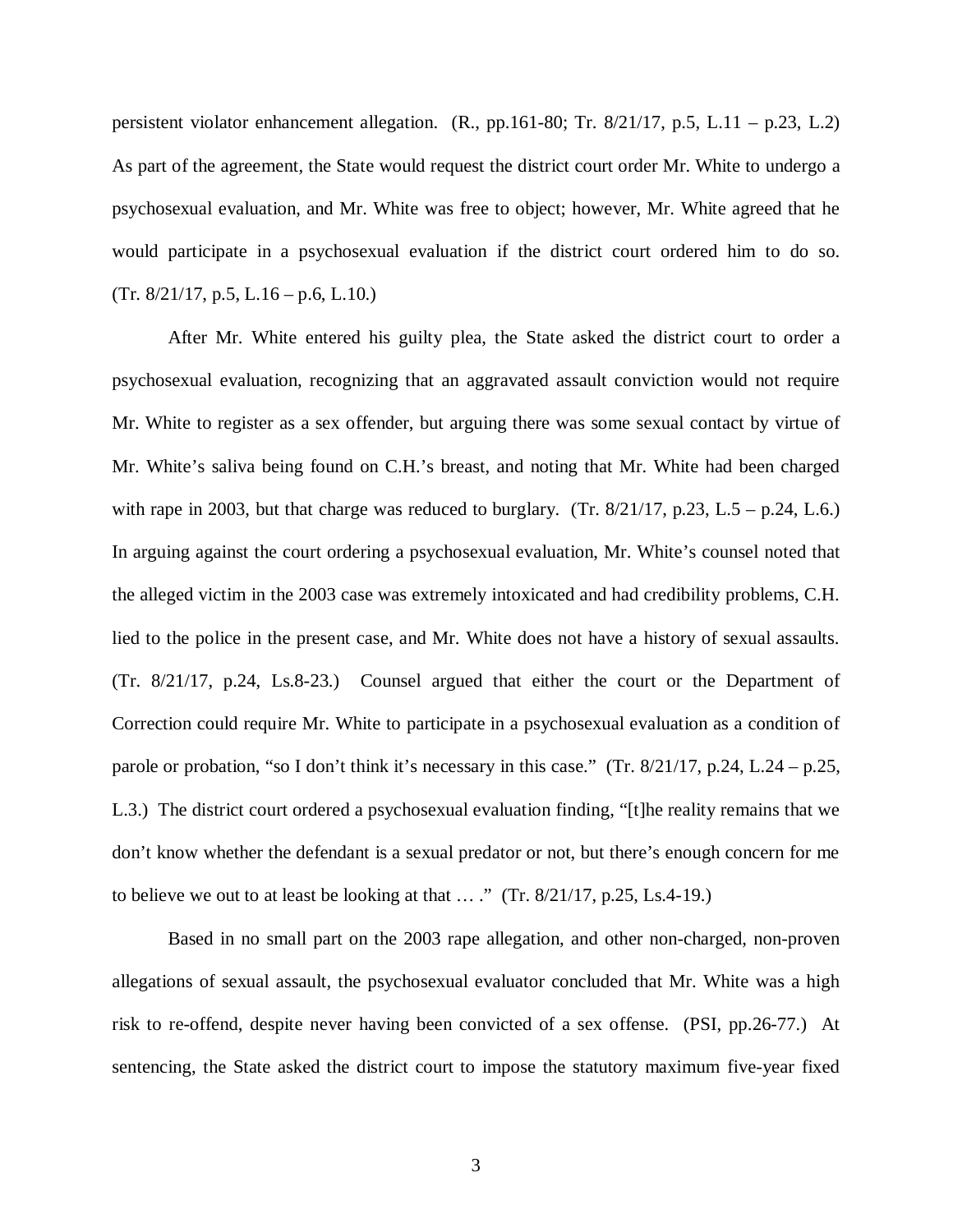term (Tr. 11/13/17, p.9, Ls.23-24), while counsel for Mr. White asked the court impose something less than the full five years, and asked the court to consider placing him on probation (Tr. 11/13/17, p.25, Ls.8-10). The district court sentenced Mr. White to serve a five-year fixed term. (R., pp.187-90; Tr. 11/13/17, p.33, L.24 – p.34, L.2.) Mr. White filed a timely Notice of Appeal. (R., pp.194-96.)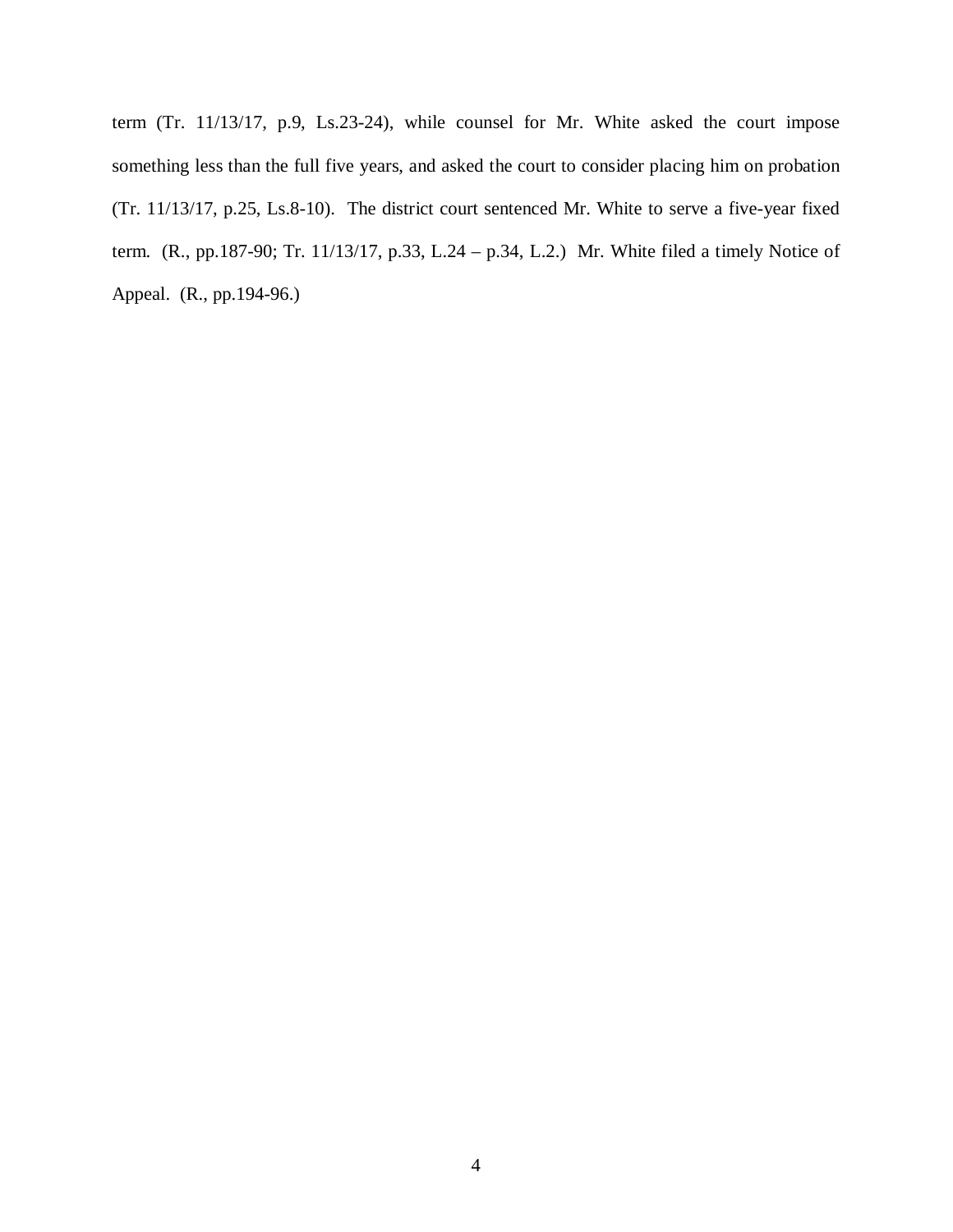# ISSUES

- I. Did the district court err by ordering Mr. White to undergo a pre-sentence psychosexual evaluation?
- II. Did the district court abuse its discretion by imposing an excessive sentence in light of the mitigating factors that exist in this case?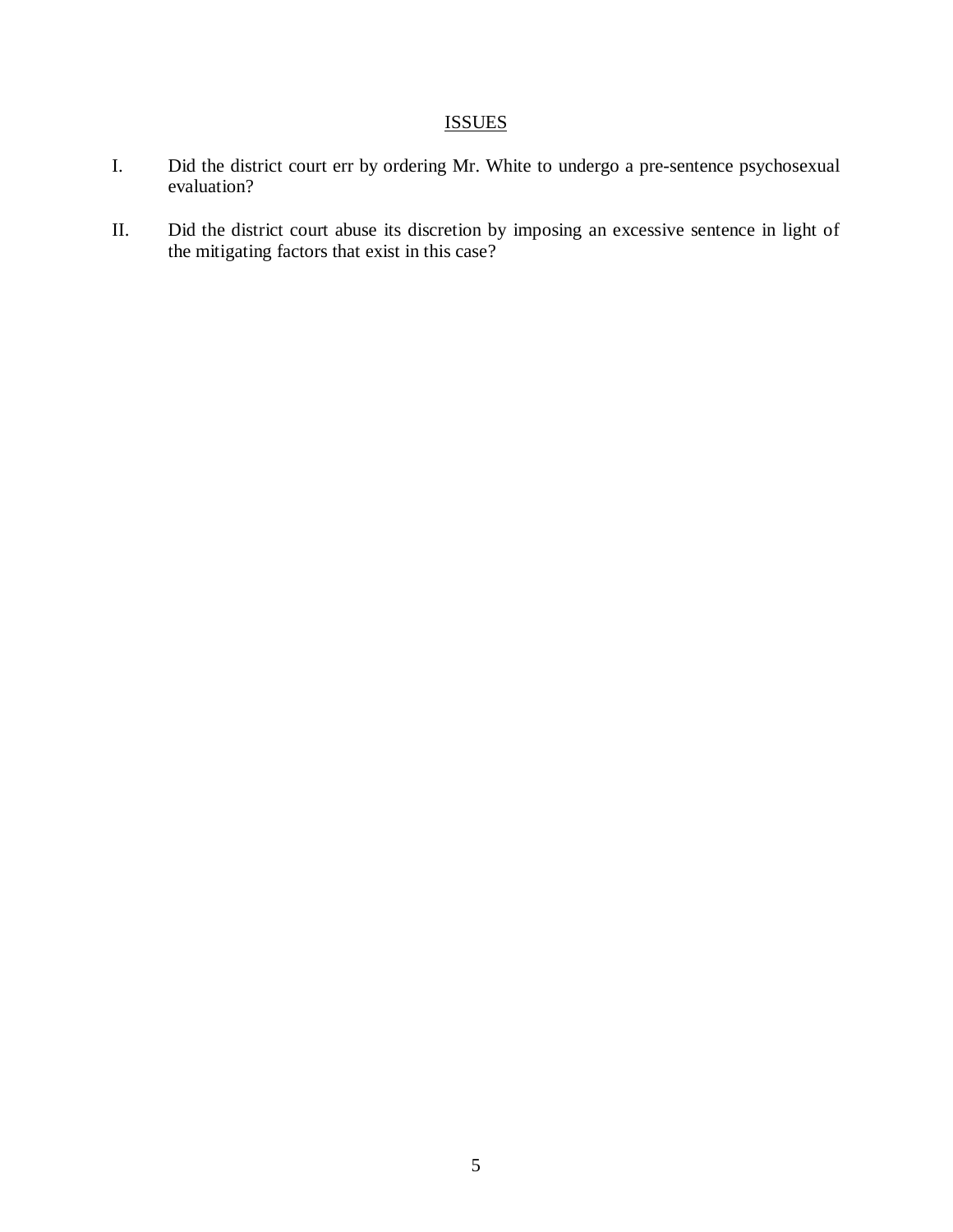#### ARGUMENT

#### I.

### The District Court Erred By Ordering Mr. White To Undergo A Pre-Sentence Psychosexual **Evaluation**

Mr. White asserts that, because I.C. § 18-8316 allows the district court to order a psychosexual evaluation only where a defendant has been convicted of a crime listed in I.C. § 18-8304, and because aggravated assault is not a crime listed therein, the district court erred when it ordered Mr. White to participate in a pre-sentence psychosexual evaluation. "The language of a statute should be given its plain, usual and ordinary meaning. Where a statute is clear and unambiguous, the expressed intent of the legislature shall be given effect without engaging in statutory construction. The literal words of a statute are the best guide to determining legislative intent." I.C. § 73-113(1); *see also Verska v. St. Alphonsus Regional Medical Center*, 151 Idaho 889, 892-93 (2011).

In 1998, the Idaho legislature passed the Sexual Offender Registration Notification and Community Right-to-Know Act. I.C. § 18-8301. The Act applies to people who have been convicted of a long list of Idaho crimes or substantially equivalent crimes from other jurisdictions. I.C. § 18-8304. A person "convicted of any offense listed in section 18-8304, Idaho Code, may submit" to a psychosexual evaluation, if ordered by the district court. I.C. § 18-8316. Notably absent from the crimes listed in I.C. § 18-8304 is aggravated assault, pursuant to I.C. §§ 18-901 and 18-905. *See* I.C. § 18-8304(1)(a).

Mr. White pled guilty to aggravated assault  $-$  a crime exempted from the list of crimes contained in I.C.  $\S$  18-8304(1)(a), and he specifically objected to the district court ordering him to undergo a psychosexual evaluation. (Tr.  $8/21/17$ , p.24, L.8 – p.25, L.3.) As such, the district

6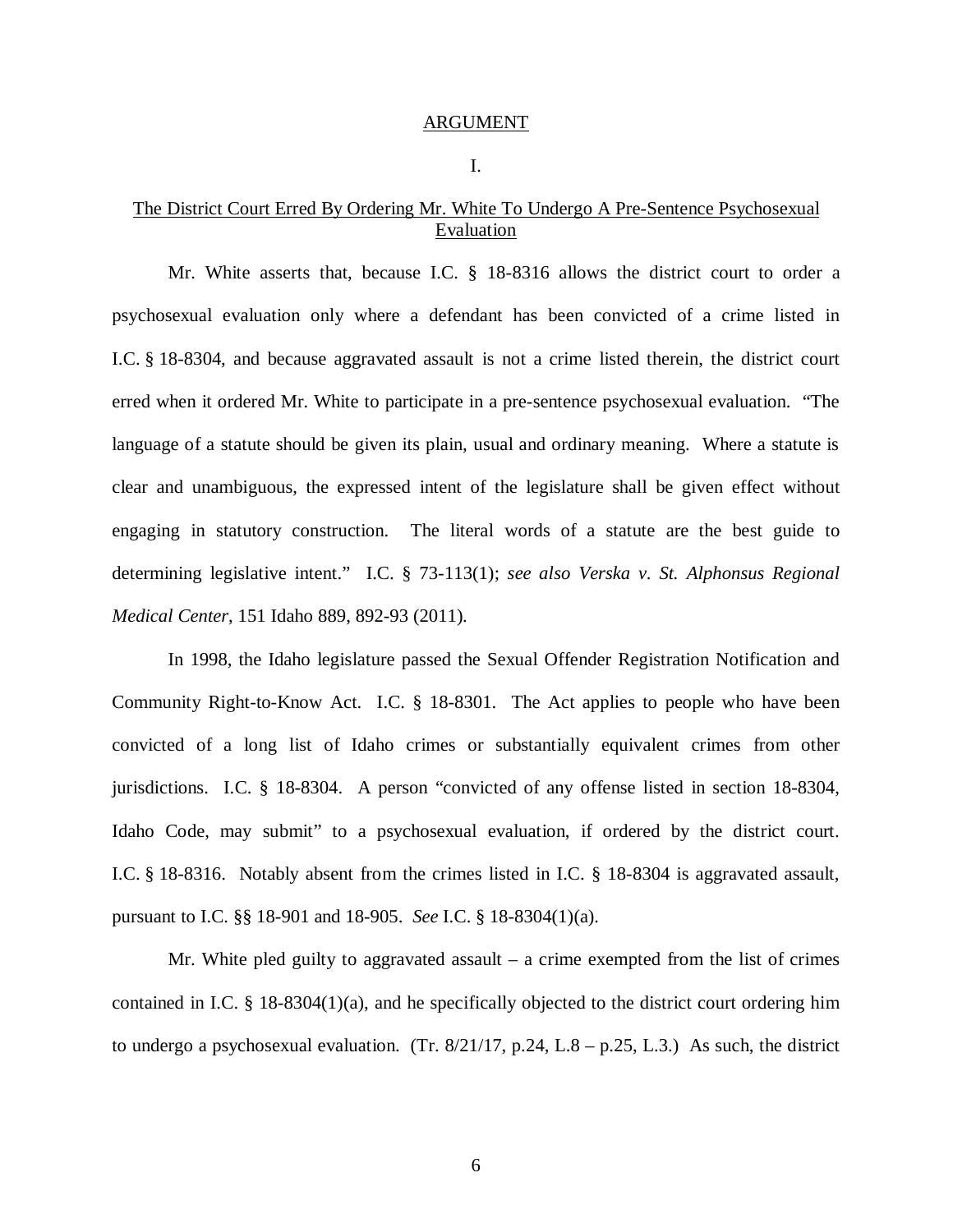court did not have the legal authority under I.C. § 18-8316 to order Mr. White to undergo a psychosexual evaluation, and the court erred in doing so.

The Court of Appeals' decision in *State v. Widmyer*, 155 Idaho 442 (Ct. App. 2013), does not compel a different answer. The defendant in *Widmyer* objected to the district court ordering him to undergo a psychosexual evaluation as a condition of probation, knowing that the failure to do so would result in the district court executing a term of incarceration, rather than placing him on probation. *Id.* at 445. Widmyer argued that he could not be compelled to undergo a psychosexual evaluation because the crime he pled guilty to – a misdemeanor charge of injury to a child – is not an offense listed under I.C. § 18-8304. *Id.* at 445-46. The *Widmyer* Court held that, "Nothing in the language of I.C. § 18-8316 limits the court's discretion to issue terms of probation authorized by I.C. § 19-2601(2)." *Id.* at 446. The Court held that ordering a psychosexual evaluation as a condition of probation in that case was a valid exercise of the sentencing court's legal authority because it reasonably related to the defendant's rehabilitation.  $Id<sup>2</sup>$  $Id<sup>2</sup>$  $Id<sup>2</sup>$ 

In the present case, the district court did not order Mr. White to undergo a psychosexual evaluation as a condition of probation reasonably related to his rehabilitation; instead, the court ordered Mr. White to undergo a psychosexual evaluation because,

we don't know whether the defendant is a sexual predator or not, but there's enough concern for me to believe we ought to at least be looking at that to ensure the protection of the community and what proper supervision should be afforded

<span id="page-10-0"></span><sup>&</sup>lt;sup>2</sup> The *Widmyer* Court also rejected the defendant's claim that forcing him to participate in a psychosexual evaluation violated his Fifth Amendment privilege against self-incrimination. *Widmyer*, 155 Idaho at 446-47. The propriety of that ruling has been, at the very least, called into question by the Idaho Supreme Court's decision in *State v. Van Komen*, 160 Idaho 534, 540 (2016) (holding the district court violated the defendant's Fifth Amendment rights by relinquishing jurisdiction because the defendant refused to participate in a polygraph examination regarding his alleged sexual relationship with a 16-year old).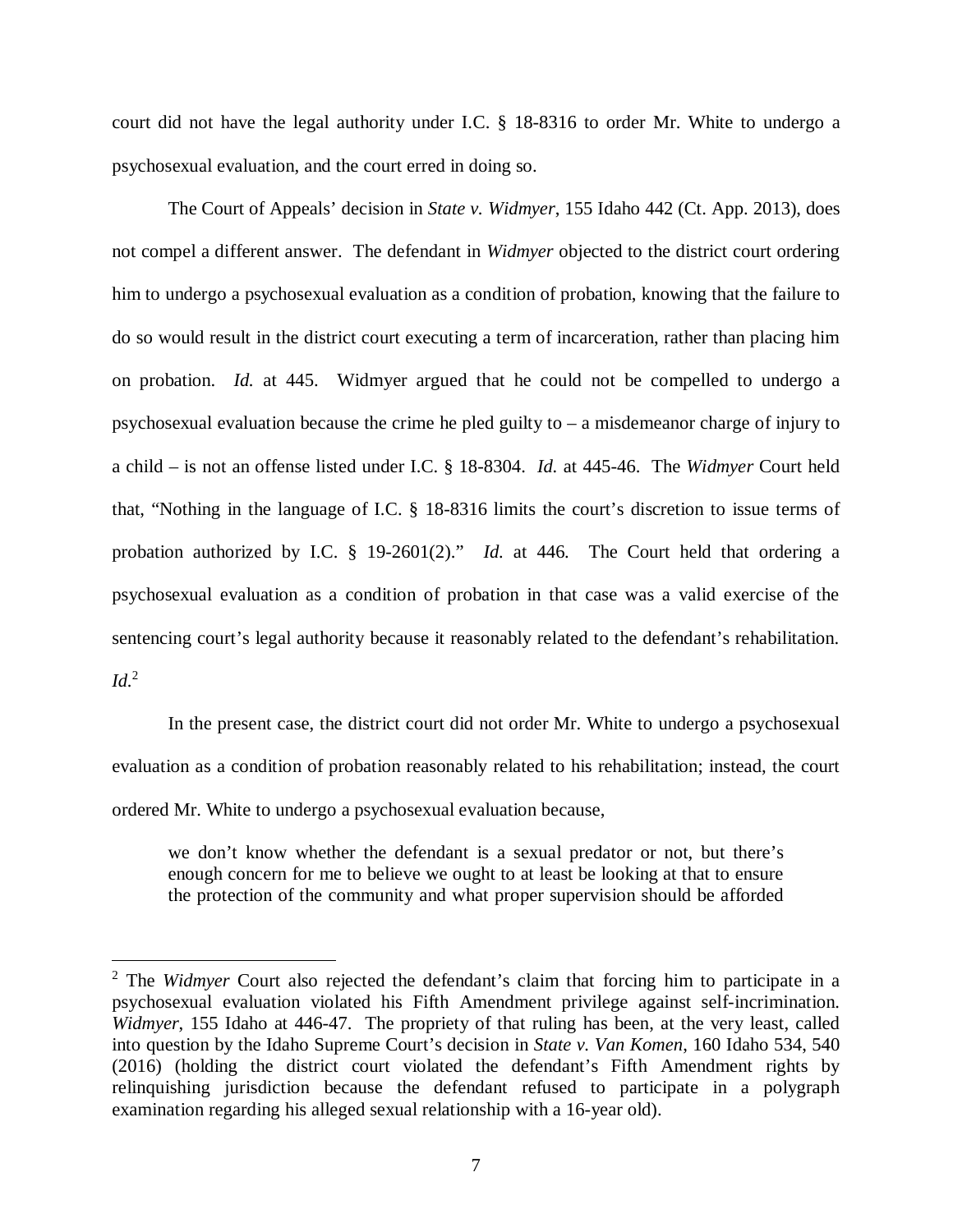to the defendant, whether in the community or in custody, so I see no harm in ordering a psychosexual.

(Tr. 8/21/17, p.25, Ls.9-15.) A district court's curiosity does not authorize the court to order a psychosexual evaluation. Idaho Code § 18-8316 is the sole authority for a court to issue a presentence psychosexual evaluation. Because I.C. § 18-8316 only authorizes the court to order a defendant convicted of crimes listed in I.C. § 18-8304 to undergo a psychosexual evaluation, and because aggravated assault is not one of those listed crimes, the district court erred by ordering Mr. White to undergo a psychosexual evaluation.

Furthermore, the district court stated that it "reviewed and considered the extensive presentence investigation materials" when determining the appropriate sentence. (Tr. 11/13/17, p.32, Ls.14-18.) As the psychosexual evaluation was included in those materials (*see* PSI, pp.26- 77), Mr. White asserts the error is not harmless, and this Court should remand his case for a new sentencing hearing in front of a different judge. *See e.g.*, *State v. Van Komen*, 160 Idaho 534, 540 (2016) (vacating the district court's order relinquishing jurisdiction and remanding for a new hearing in front of a different judge, where the record showed the relinquishment decision was based upon an improper consideration of the defendant invoking his Fifth Amendment rights).

#### II.

### In Light Of The Mitigating Factors That Exist In This Case, Did The District Court Impose An Excessive Sentence

Alternatively, Mr. White asserts that, in light of his remorse, his acceptance of responsibility, and the support he enjoys from his family and friends, the district court abused its discretion by imposing the statutory maximum term of five-years fixed. A sentence imposed within the statutory limits is reviewed under an abuse of discretion standard. *State v. Delling*, 152 Idaho 122, 132 (2011) (citations omitted). "When considering whether the trial court abused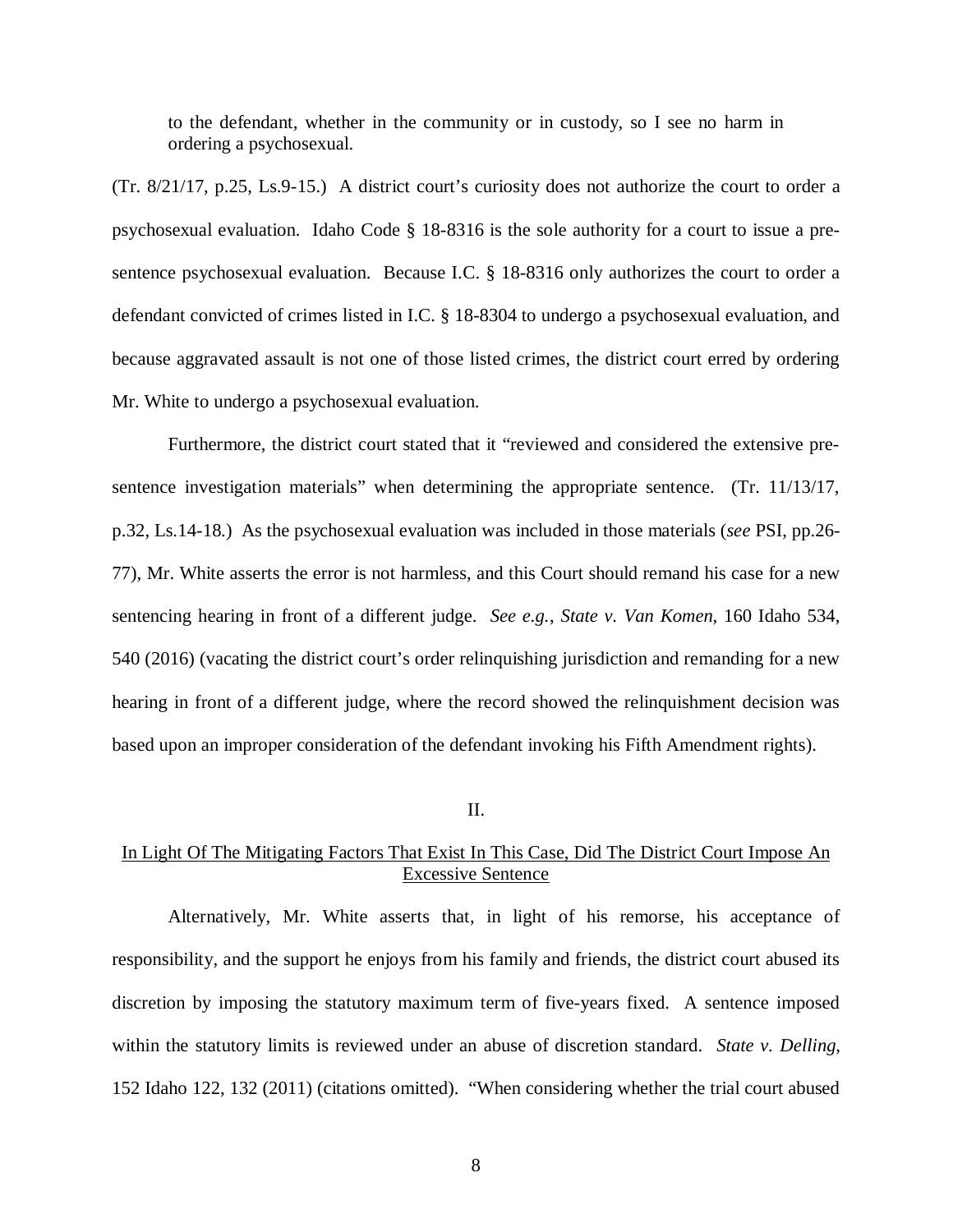its discretion, [the Appellate Court] considers: (1) whether the trial court correctly perceived the issue as one of discretion; (2) whether the trial court acted within the boundaries of its discretion and consistently with the legal standards applicable; and (3) whether the trial court reached its decision by an exercise of reason." *Id.* (citations omitted).

Although Mr. White denied that he intended to sexually assault C.H., he took responsibility for his actions. In his PSI questionnaire, Mr. White stated, "'I'm not trying to place blame on [C.H.] for what I did. I should not have hurt her in any way. I know what I did was wrong and for that I should be punished.'" (PSI, p.5.) During the sentencing hearing, Mr. White again apologized to C.H. and took responsibility for his actions stating, "I don't blame anyone but myself for my actions." (Tr. 11/13/17, p.28, Ls.14-22.)

Mr. White enjoys the strong support of friends and family. Nathaniel Jones, pastor at Love & Unity Church, wrote a letter in support noting how much Mr. White had grown as a father and as a man during the course of the past year since Mr. White joined the church. (PSI, p.80.) His friend Susan Lutu described Mr. White as a hard worker who had learned from his past mistakes. (PSI, p.81) Paul Freeman described Mr. White as a "warm, trustworthy and dependable friend," and Peter J. Trammell described him as "an asset to society." (PSI, pp.82- 84.) His employer, Jeremy White, described Mr. White as a "reliable crew leader" and stated that he was respectful to both his co-workers and to management. (PSI, p.86.) Finally, Page Griffith White, Mr. White's wife, wrote a letter expressing her love and support for Mr. White stating, "[h]e works hard, helps others, loves God, and he loves his wife!" (PSI, p.85.)

Idaho Courts recognize that remorse, acceptance of responsibility, and the support of family and friends, are all mitigating factors that should counsel a district court to impose a lesssevere sentence. *See State v. Shideler*, 103 Idaho 593 (1982); *State v. Alberts*, 121 Idaho 204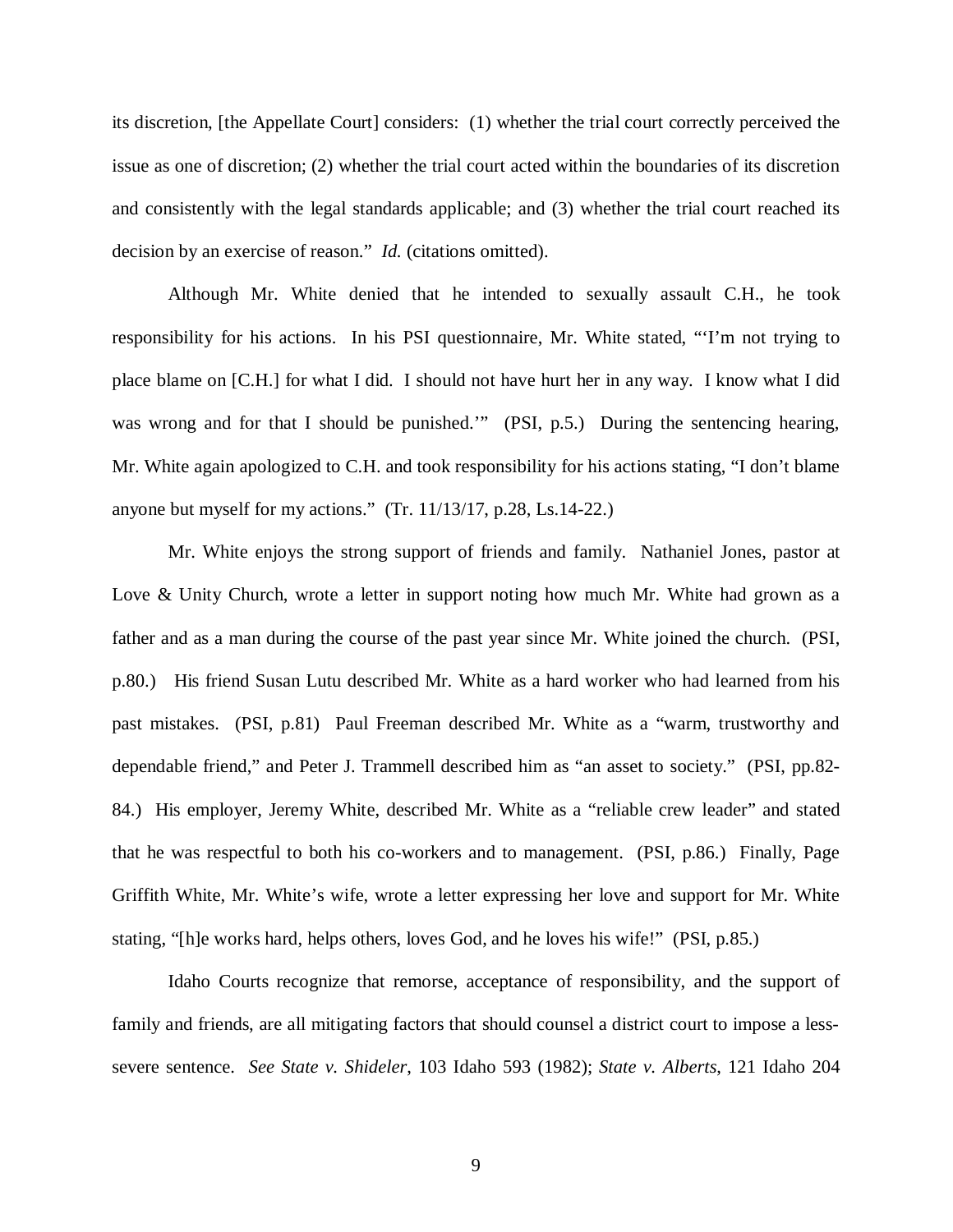(Ct. App. 1991); *State v. Sanchez*, 117 Idaho 51 (Ct. App. 1990). Mr. White asserts that, in light of the mitigating factors that exist in his case, the district court abused its discretion by imposing an excessive sentence.

#### **CONCLUSION**

Mr. White respectfully requests that this Court vacate his sentence and remand his case for re-sentencing in front of a different judge, with instructions to order a new Presentence Investigation Report that contains no reference to the September 19, 2017 psychosexual evaluation. Alternatively, Mr. White respectfully requests that this Court reduce his sentence, as it deems appropriate.

DATED this 23<sup>rd</sup> day of August, 2018.

/s/ Jason C. Pintler JASON C. PINTLER Deputy State Appellate Public Defender